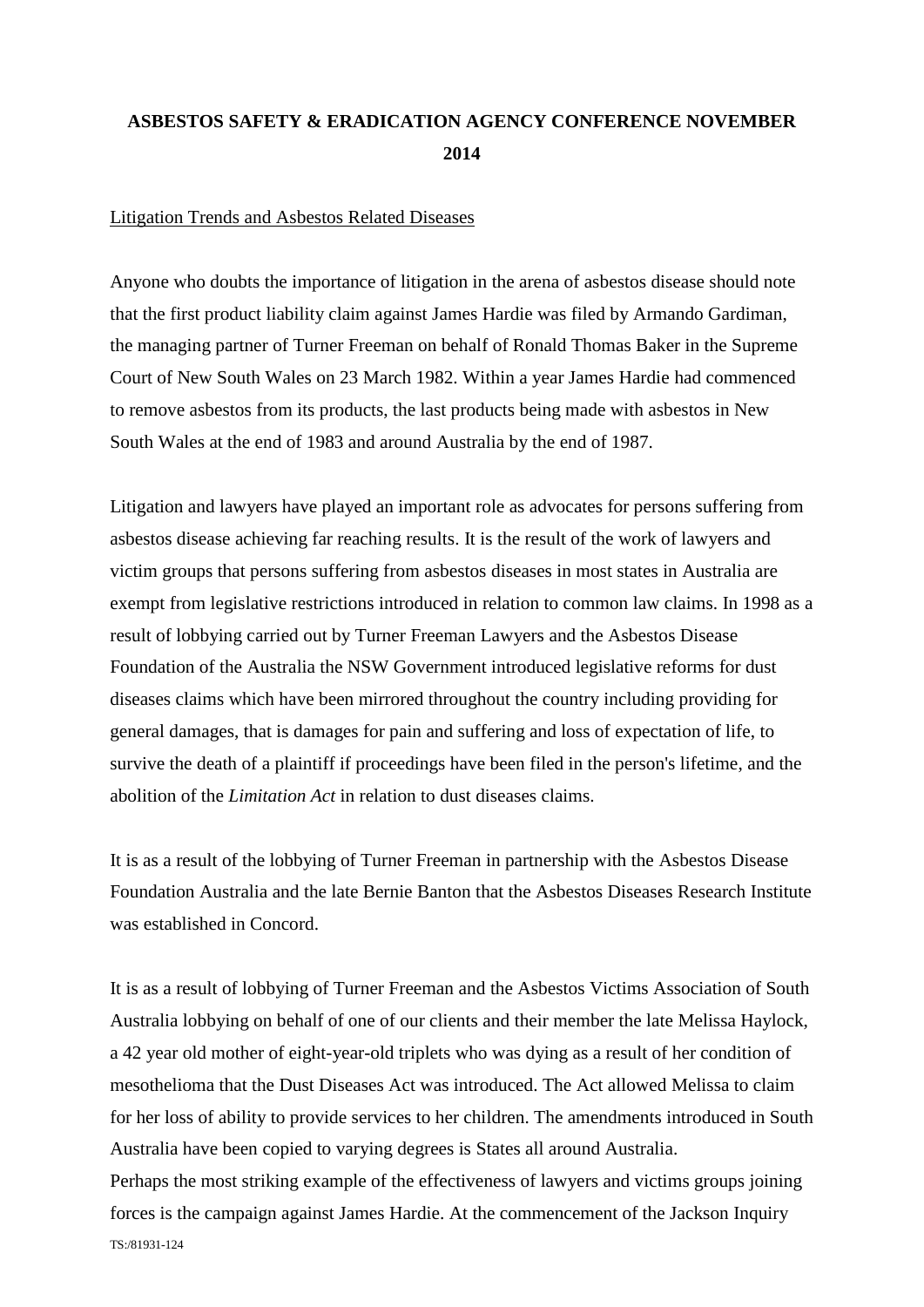James Hardie was steadfast in its position that it had no obligation to pay asbestos claims. By the time of closing submissions, James Hardie put forward a proposal to fund asbestos claims for the next 40 years. Over the next two years there were extensive negotiations with James Hardie in relation to the funding agreement culminating in the the signing on 21 November 2006 of the Amended Final Funding Agreement between James Hardie Industries NV now James Hardie Industries PLC, the NSW Government and the Asbestos Injuries Compensation Fund (AICF) which provides funding for Australian asbestos related personal injury claims up until 2045 with a re-occurring automatic ten year extension period thereafter if required.

The Amended Final Funding Agreement requires James Hardie to make an annual payment to the AICF of either 35% of its free cash flow that is net cash flow for the immediate preceding financial year or if it is lower the amount of the actual estimates of the expected proven claim liabilities for the financial year in which the payment is made and for the next two financial years plus an estimate of the reasonable operating expenses of the AICF less the AICF's net assets for the previous year.

Since the establishment of the AICF James Hardie has paid to the AICF \$US667.3 million. In the same period the company has made a profit of \$US2,516.8 million and has paid \$US556 million in dividends.

I have been acting for persons suffering from asbestos disease for over 20 years. When I started in the mid 1990s the vast majority of my clients were older males having worked in blue-collar professions. They were the employee's of James Hardie, Wunderlich and Bells Asbestos, they had worked on naval ships, in power stations, on the wharves, as laggers, electricians, plumbers and mechanics. It was rare to have a female client and even rarer to have a client under the age of 50.

TS:/81931-124 Over the last 10 years we have seen the emergence of the third wave of asbestos victims, the first wave were the miners and those working in asbestos factories, the second wave were trades people- electricians, plumbers, dockyard workers, naval workers, builders, carpenters, mechanics, waterside workers etc. The third wave or bystander wave consists of persons exposed to small amounts of asbestos outside of work usually as a result of home renovations or washing work clothes. An article published in the Medical Journal of Australia in 2006 by Olsen & Ors in relation to a study of Western Australian residents noted that approximately 1631 people were diagnosed with mesothelioma between 1960 and 2008. From 1981 to 2008

 $-2-$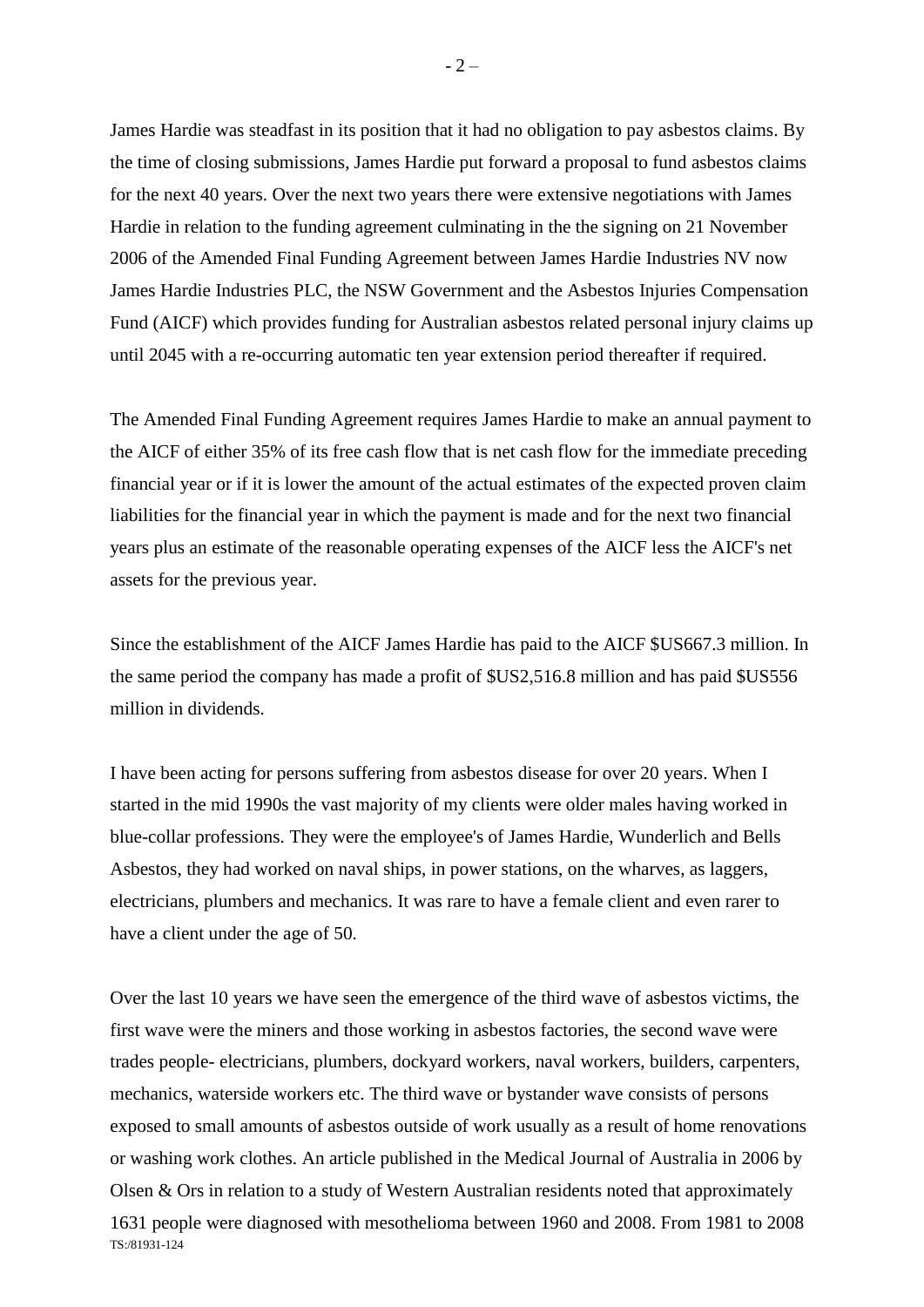there were 87 case of malignant mesothelioma attributed to asbestos exposure as a result of home maintenance or renovation. In the period 2005 to 2008, home renovators accounted for 8.4% of all men and 35.7% of all women diagnosed with mesothelioma.

When I started doing this work over 20 years ago the common understanding was the incidence of mesothelioma in Australia would peak in 2010. That peak is now not expected to be reached until at least 2017 if not later. The difficulty in determining the peak of mesothelioma claims is that vast amounts of asbestos remain in our community, most importantly in our homes. John Reid the then Chairman of James Hardie Asbestos Limited told shareholders in 1971 that two out of every three homes in Australia contain James Hardie products. James Hardie did not put any warning on products until 1978. Although fibro is a common term in our language, I still encounter people on a weekly basis who are shocked to find out that fibro sheets built in Australia before 1983 contain asbestos.

The Final Funding Agreement was based on the finding of the Jackson Inquiry that James Hardie's asbestos liabilities in the future would be approximately \$1.5 billion. This figure was based on estimates carried out by the accounting firm KPMG, who at the time predicted a peak in the level of mesothelioma claims in Australia to occur in 2014. In its latest report to the Asbestos Injury Compensation Fund, KPMG has cast serious doubts on this prediction, now suggesting a peak in 2016 to 2017. However, KPMG warn that this date could be pushed back due to an increasing number of mesothelioma claims. KPMG estimated that the number of claims by persons suffering from mesothelioma against James Hardie in 2014 would be 300. They were wrong. There were in fact 370 claims an almost 30% increase on expected numbers. As a result, KPMG have increased the number of expected mesothelioma claims for the next three years which in turn has increased the total future liabilities of the AICF by  $$334.2$  million.

TS:/81931-124 As a result of the latest KPMG report the AICF on 15 September 2014 advised James Hardie and the NSW Government that its Board had determined that it is reasonably foreseeable that a shortfall in the funding of claims will arise in 2007 and that it was seeking to enter into discussions with James Hardie and the NSW Government in relation to an Approved Payment Scheme. An Approved Payment Scheme allows the AICF, with the approval of the NSW Attorney General, to apply to the NSW Supreme Court for approval of a scheme for payment by installments of the full amount of proven asbestos claims and the deferral of payment of contributions claims during the period of insufficient funds. This would result in the payment

 $-3-$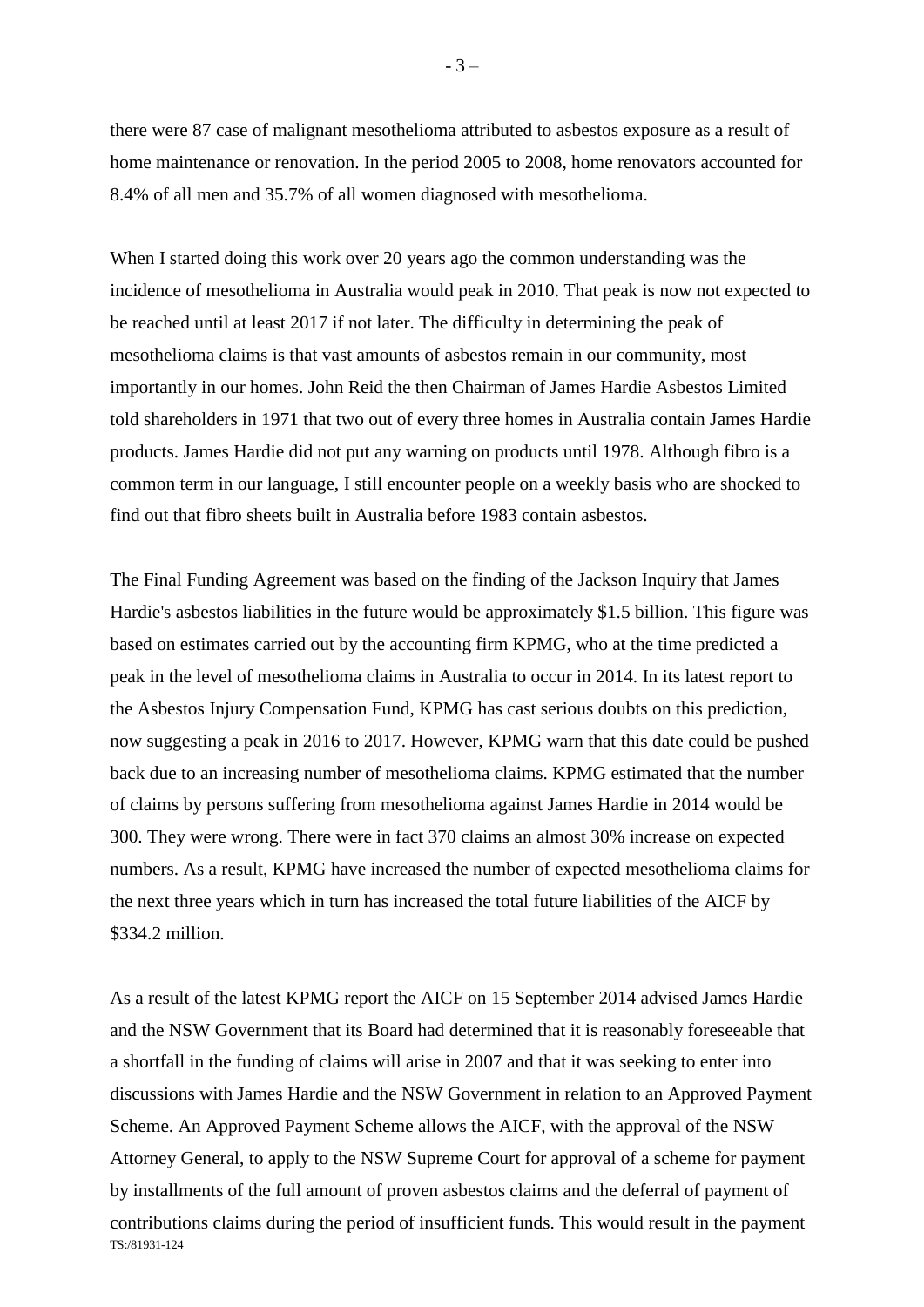of judgments to mesothelioma victims by instalments. This in the context of the average life expectancy of a person with mesothelioma being 155 days from diagnosis.

The AICF has announced that unless alternative arrangements can be made, it will seek the approval of the NSW Court to establish an approved payment scheme to operate from 1 July 2015.

On 9 December 2010, the AICF and the former James Hardie subsidiaries entered into a loan facility with the NSW Government which allows the AICF to borrow under certain conditions up to an agreed amount of \$320 million. The amount available to be drawn down depends on the value of the insurance policies benefiting the AICF, which as at 31 March 2014 is \$240.3 million. The NSW Government has entered an agreement with the Federal Government whereby the Federal Government pays 50% of the loan. The AICF are seeking from both the NSW Government and Federal Government that the amount available to be borrowed is not limited by the value of the insurance policies and that the full \$320 million be made available to the Fund. The AICF hope that by accessing this money there will be no need to enter into an Approved Payment Scheme. To date, the NSW Government has given initial support to providing its share of the full \$320 million with the Federal Government yet to confirm its position.

Given that James Hardie was by far the largest manufacturer of asbestos cement building products, and given the increasing number of claims by third wave victims, the number of claims against James Hardie will only increase. Many of the third wave victims tend to be younger which results in larger settlements or judgments as a result of claims for economic loss or for loss of capacity to provide services to children.

The end result is that the estimate of James Hardie's future asbestos liabilities on which the Final Funding Agreement is based is an underestimate of what its real liabilities will be. It will then be a matter for the Australian Governments, lawyers and asbestos victims to hold the company to account yet again and ensure that further money is made available to pay asbestos claims. It should be remembered that James Hardie is now largely an American company, James Hardie is a profitable company. It plans to spend \$US200 million a year over the next three years expanding plant capacity in the United States.